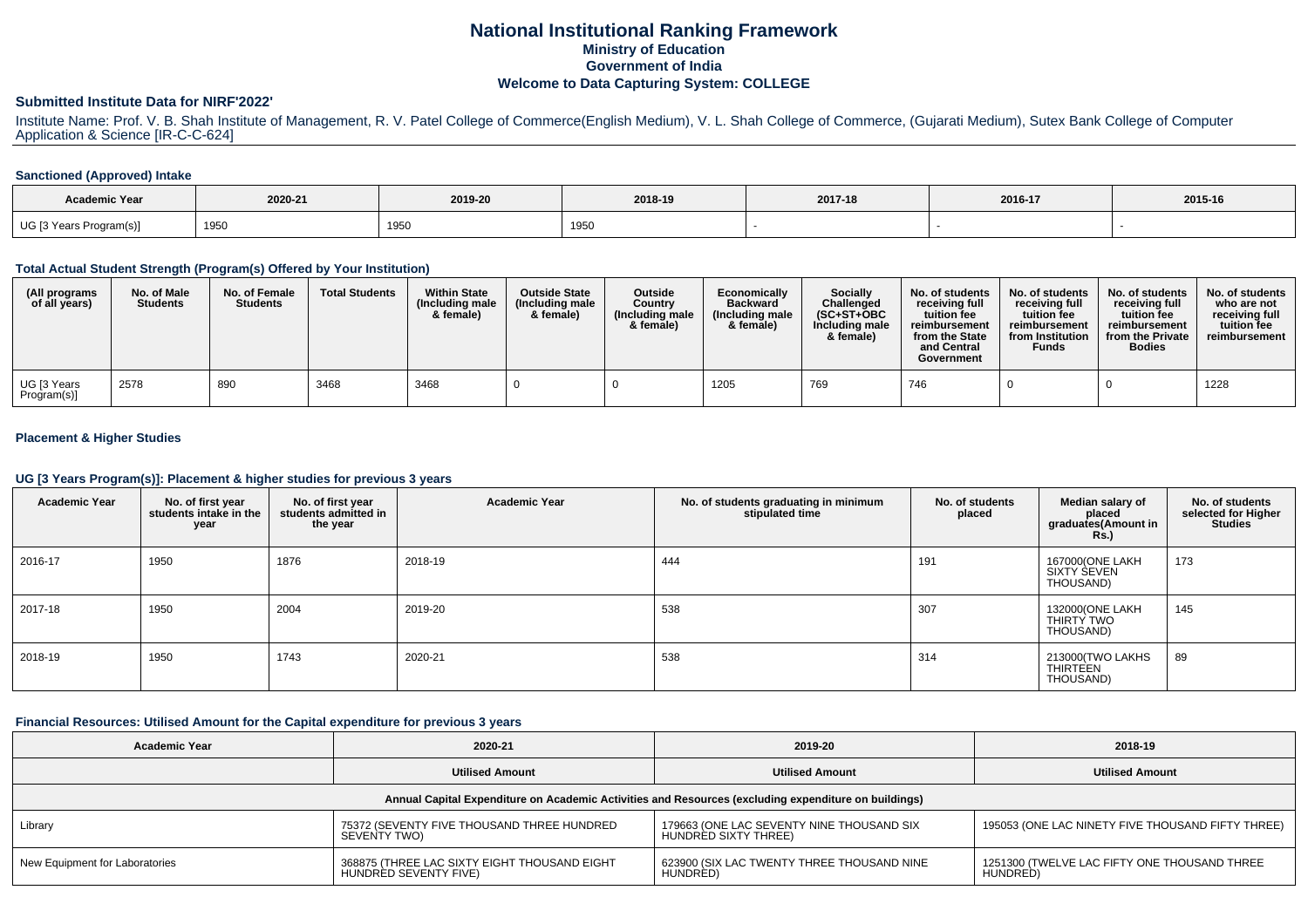| Dther expenditure on creation of Capital Assets (excluding | 3757861 (THIRTY SEVEN LAC FIFTY SEVEN THOUSAND | I 2048596 (TWENTY LAC FORTY EIGHT THOUSAND FIVE | I 1994885 (NINETEEN LAC NINETY FOUR THOUSAND EIGHT |
|------------------------------------------------------------|------------------------------------------------|-------------------------------------------------|----------------------------------------------------|
| expenditure on Land and Building)                          | EIGHT HÙNDRED SIXTY ONE)                       | HUNDRED NINETY SIX)                             | HUNDRED EIGHTY FIVE                                |

# **Financial Resources: Utilised Amount for the Operational expenditure for previous 3 years**

| <b>Academic Year</b>                                                                                                                                                                            | 2020-21                                                                | 2019-20                                                                         | 2018-19                                                                              |  |  |  |  |  |  |  |
|-------------------------------------------------------------------------------------------------------------------------------------------------------------------------------------------------|------------------------------------------------------------------------|---------------------------------------------------------------------------------|--------------------------------------------------------------------------------------|--|--|--|--|--|--|--|
|                                                                                                                                                                                                 | <b>Utilised Amount</b>                                                 | <b>Utilised Amount</b>                                                          | <b>Utilised Amount</b>                                                               |  |  |  |  |  |  |  |
| <b>Annual Operational Expenditure</b>                                                                                                                                                           |                                                                        |                                                                                 |                                                                                      |  |  |  |  |  |  |  |
| Salaries (Teaching and Non Teaching staff)                                                                                                                                                      | 37539011 (THREE CRORE SEVENTY FIVE LAC THIRTY<br>NINE THOUSAND ELEVEN) | 36840131 (THREE CRORE SIXTY EIGHT LAC FORTY<br>THOUSAND ONE HUNDRED THIRTY ONE) | 32551657 (THREE CRORE TWENTY FIVE LAC FIFTY ONE<br>THOUSAND SIX HUNDRED FIFTY SEVEN) |  |  |  |  |  |  |  |
| Maintenance of Academic Infrastructure or consumables and<br>other running expenditures (excluding maintenance of hostels<br>and allied services, rent of the building, depreciation cost, etc) | 6592370 (SIXTY FIVE LAC NINETY TWO THOUSAND<br>THREE HUNDRED SEVENTY)  | 10355617 (ONE CRORE THREE LAC FIFTY FIVE<br>THOUSAND SIX HUNDRED SEVENTEEN)     | 9659766 (NINETY SIX LAC FIFTY NINE THOUSAND SEVEN<br>HUNDRED SIXTY SIX)              |  |  |  |  |  |  |  |
| Seminars/Conferences/Workshops                                                                                                                                                                  | 25780 (TWENTY FIVE THOUSAND SEVEN HUNDRED<br>EIGHTÝ)                   | 16293 (SIXTEEN THOUSAND TWO HUNDRED NINETY<br>THREE)                            | 15508 (FIFTEEN THOUSAND FIVE HUNDRED EIGHT)                                          |  |  |  |  |  |  |  |

# **PCS Facilities: Facilities of physically challenged students**

| 1. Do your institution buildings have Lifts/Ramps?                                                                                                         | Not available                       |
|------------------------------------------------------------------------------------------------------------------------------------------------------------|-------------------------------------|
| 2. Do your institution have provision for walking aids, including wheelchairs and transportation from one building to another for<br>handicapped students? | Yes                                 |
| 3. Do your institution buildings have specially designed toilets for handicapped students?                                                                 | Yes, more than 80% of the buildings |

## **Faculty Details**

| Srno           | Name                                       | Age | Designation                                         | Gender | Qualification | <b>Experience (In</b><br>Months) | <b>Currently working</b><br>with institution? | <b>Joining Date</b> | <b>Leaving Date</b> | <b>Association type</b> |
|----------------|--------------------------------------------|-----|-----------------------------------------------------|--------|---------------|----------------------------------|-----------------------------------------------|---------------------|---------------------|-------------------------|
|                | Dr MUKESH<br>RAMJIBHAI<br>GOYANI           | 40  | Dean / Principal /<br>Director / Vice<br>Chancellor | Male   | Ph.D          | 190                              | Yes                                           | 24-07-2006          | --                  | Regular                 |
| $\overline{2}$ | Dr CHAKSHU<br><b>CHINTAL SHAH</b>          | 44  | <b>Assistant Professor</b>                          | Female | Ph.D          | 238                              | Yes                                           | 19-09-2002          | $\sim$              | Regular                 |
| $\mathbf{3}$   | Dr<br>SHEHNAZPARVIN<br><b>RIYAZ SHEIKH</b> | 45  | <b>Assistant Professor</b>                          | Female | Ph.D          | 263                              | Yes                                           | 07-08-2000          | --                  | Regular                 |
| $\overline{4}$ | Dr Dipti R Patel                           | 45  | <b>Assistant Professor</b>                          | Female | Ph.D          | 166                              | No                                            | 19-09-2002          | 22-02-2021          | Regular                 |
| 5              | VAGADIYA<br><b>JIGNASHA</b><br>RAVJIBHAI   | 30  | <b>Assistant Professor</b>                          | Female | <b>NET</b>    | 74                               | Yes                                           | 10-07-2017          | $\sim$              | Regular                 |
| 6              | <b>BASRANI BHARAT</b><br>NARAYANDAS        | 39  | <b>Assistant Professor</b>                          | Male   | M. Phil       | 196                              | Yes                                           | 01-06-2006          | --                  | Regular                 |
| $\overline{7}$ | Dr BORSE<br><b>VISHVNATH</b><br>YUVRAJBHAI | 35  | <b>Assistant Professor</b>                          | Male   | Ph.D          | 116                              | Yes                                           | 10-07-2017          | $\sim$              | Regular                 |
| 8              | Dr URVI<br><b>GIRISHBHAI AMIN</b>          | 36  | <b>Assistant Professor</b>                          | Female | Ph.D          | 174                              | Yes                                           | 01-07-2008          | $\sim$              | Regular                 |
| 9              | DHRUV ROHITBHAI<br>GANGADWALA              | 27  | <b>Assistant Professor</b>                          | Male   | <b>NET</b>    | 72                               | Yes                                           | 08-08-2018          | $\sim$              | Regular                 |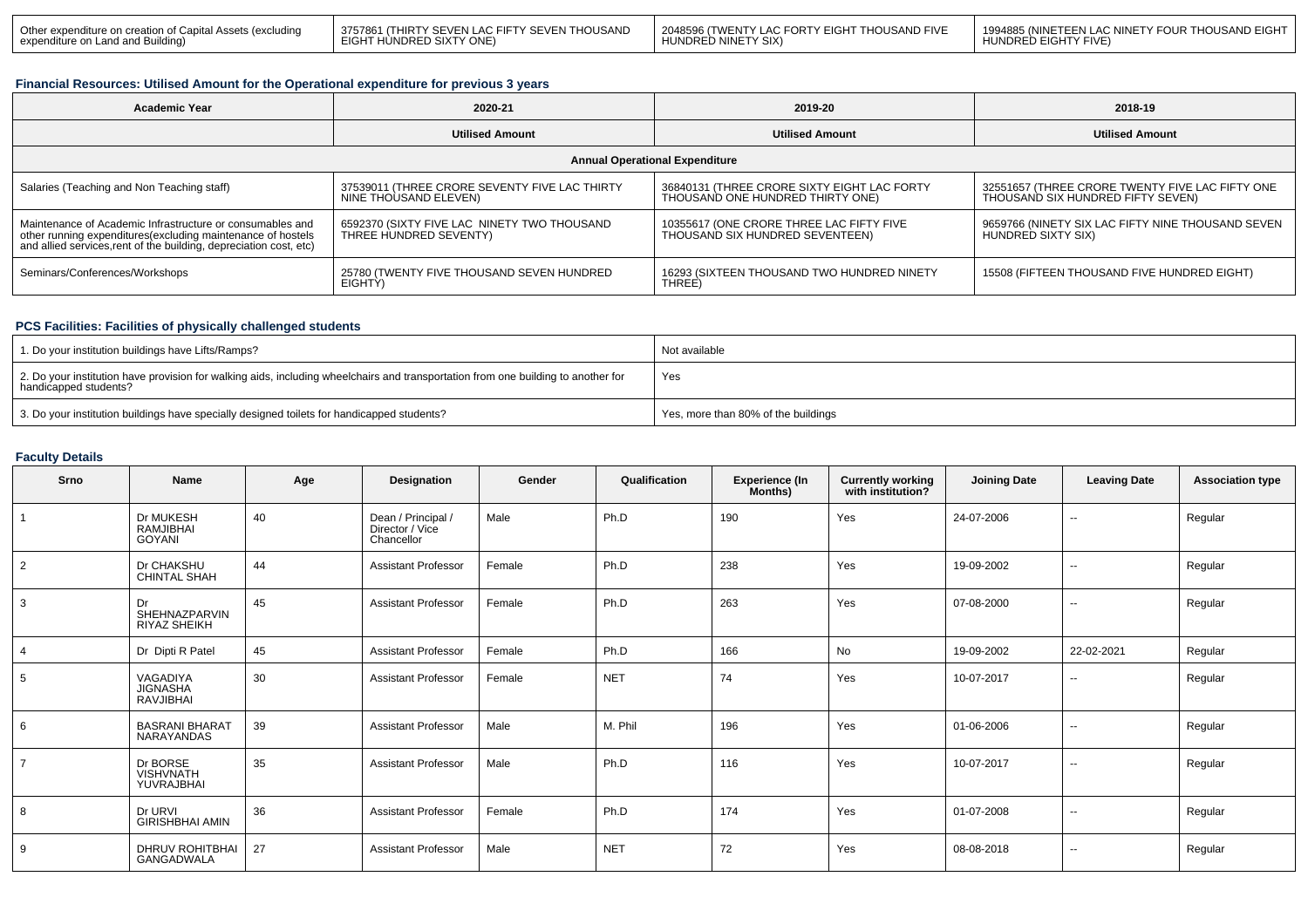| 10 | Dr DIVYANI<br>LAXMANBHAI<br><b>PATEL</b>              | 36 | <b>Assistant Professor</b> | Female | Ph.D            | 178 | Yes | 01-07-2008 | $\overline{\phantom{a}}$ | Regular             |
|----|-------------------------------------------------------|----|----------------------------|--------|-----------------|-----|-----|------------|--------------------------|---------------------|
| 11 | <b>Viral Patel</b>                                    | 32 | <b>Assistant Professor</b> | Male   | M.COM           | 60  | Yes | 01-06-2016 | $\sim$                   | Adhoc / Contractual |
| 12 | Dr KIRTIKUMAR<br>BHUPENDRABHAI<br>VITTHANI            | 38 | <b>Assistant Professor</b> | Male   | Ph.D            | 200 | Yes | 19-07-2008 | ⊷.                       | Regular             |
| 13 | Dr JIGNESH<br><b>PRABHUDAS</b><br>VAGHELA             | 41 | <b>Assistant Professor</b> | Male   | Ph.D            | 191 | Yes | 01-07-2009 | --                       | Regular             |
| 14 | Dr CHHAYA<br>KHUSHALBHAI<br><b>PATEL</b>              | 33 | <b>Assistant Professor</b> | Female | Ph.D            | 84  | Yes | 10-07-2017 | ⊷.                       | Regular             |
| 15 | Dr HEMADRI<br><b>ISHWARLAL</b><br>TIKAWALA            | 42 | <b>Assistant Professor</b> | Female | Ph.D            | 176 | Yes | 01-07-2009 | -−                       | Regular             |
| 16 | ANILA<br>ARVINDAKSHAN<br>PILLAI                       | 36 | <b>Assistant Professor</b> | Female | M.A             | 134 | Yes | 01-07-2009 | $\overline{\phantom{a}}$ | Regular             |
| 17 | <b>BHAKTI</b><br><b>BHUPENDRA</b><br>CHUNAWALA        | 43 | <b>Assistant Professor</b> | Female | M.COM           | 160 | Yes | 02-08-2010 | ⊷.                       | Regular             |
| 18 | <b>JYOTIKA</b><br><b>HEMANTKUMAR</b><br><b>TAILOR</b> | 34 | <b>Assistant Professor</b> | Female | <b>SET</b>      | 164 | Yes | 14-11-2011 | $\overline{\phantom{a}}$ | Regular             |
| 19 | Vandana Desai                                         | 32 | <b>Assistant Professor</b> | Female | M.COM           | 60  | Yes | 01-07-2016 | $\sim$                   | Adhoc / Contractual |
| 20 | Dr TANVI<br><b>BHAGVANBHAI</b><br><b>BHALALA</b>      | 34 | <b>Assistant Professor</b> | Female | Ph.D            | 139 | Yes | 14-11-2011 | $\overline{\phantom{a}}$ | Regular             |
| 21 | <b>DHARIT ARUNBHAI</b><br><b>NAIK</b>                 | 45 | <b>Assistant Professor</b> | Male   | <b>NET</b>      | 218 | Yes | 01-01-2014 | ⊷.                       | Regular             |
| 22 | Dr<br>PRADEEPKUMAR<br>LENKA                           | 50 | <b>Assistant Professor</b> | Male   | Ph.D            | 219 | Yes | 10-02-2014 | $\overline{\phantom{a}}$ | Regular             |
| 23 | <b>BHAVESH</b><br><b>ASHOKBHAI</b><br>PACHIGAR        | 39 | <b>Assistant Professor</b> | Male   | <b>SET</b>      | 194 | Yes | 25-07-2016 | $\overline{\phantom{a}}$ | Regular             |
| 24 | Sunita Yadav                                          | 25 | <b>Assistant Professor</b> | Female | M.A.(Economics) | 36  | No  | 10-12-2018 | 31-05-2021               | Adhoc / Contractual |
| 25 | Dr SWATI MEHUL<br>MEHTA                               | 44 | <b>Assistant Professor</b> | Female | Ph.D            | 267 | Yes | 24-08-2001 | ⊶.                       | Regular             |
| 26 | Dr SUDHADHARA<br>KARTIKCHANDRA<br>SAMAL               | 43 | <b>Assistant Professor</b> | Female | Ph.D            | 209 | Yes | 26-06-2006 |                          | Regular             |
| 27 | SOYEB<br>MAHAMMED<br>RAFIQUE JINDANI                  | 33 | <b>Assistant Professor</b> | Male   | <b>NET</b>      | 152 | Yes | 01-03-2011 | $\sim$                   | Regular             |
| 28 | Dr NILESH<br>JAYVADANBHAI<br>PATEL                    | 34 | <b>Assistant Professor</b> | Male   | Ph.D            | 150 | Yes | 14-11-2011 | $\overline{\phantom{a}}$ | Regular             |
| 29 | Dr HIRAL<br>AJAYKUMAR<br>PATEL                        | 42 | <b>Assistant Professor</b> | Female | Ph.D            | 264 | Yes | 26-06-2015 | $\sim$                   | Regular             |